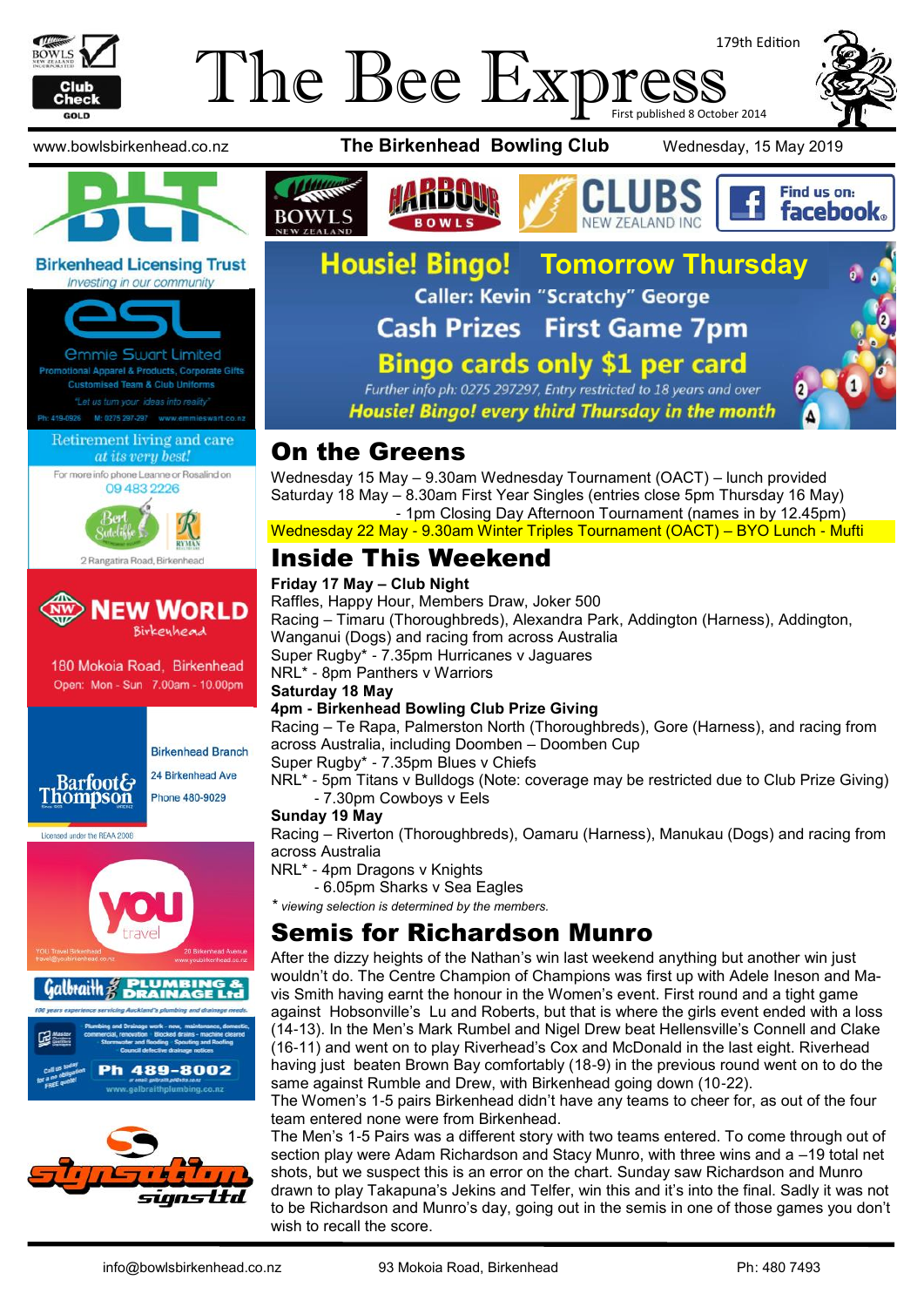www.bowlsbirkenhead.co.nz **The Birkenhead Bowling Club** Wednesday, 15 May 2019



### **Birkenhead Licensing Trust** Investing in our community







www.e-move.co.nz



Proudly Supporting Bowls Birkenhead www.birkenheadrsa.com

# First Year Mixed Singles 8.30am Saturday 18 May

Entries close 5pm Thursday 16 May

# First Year Singles (Rescheduled Date)

It all starts somewhere and that is your first year. The first year singles is a one chance only championship and you never get a second chance at claiming it. 8.30am Saturday 18 May

Entries close 5pm Thursday16 May

# Saturday 18 May – Closing Day & Prize Giving

As with previous closing days there will be the usually closing day afternoon tournament with prizes. Followed later by the awarding of the cups, winners badges and the cash to those lucky recipients. Finger food will be available at the conclusion of the prize giving. Members and partners are welcome.

1pm closing Day Afternoon Tournament (names in by 12.45pm) 4pm Prize Giving followed by finger food.

# AGM 2019

The Birkenhead Bowling Club's AGM 2019 is 10am Sunday 18 June 2018. A formal notice has gone out this week to all financial members. Applications for the positions on The Birkenhead Bowling Club Board of Management close with the Club Secretary at 5pm on 1 June 2019. Expressions of Interest are also called for Committees & Appointed Personnel positions within the Club. Names may be entered on the chart in the Club Rooms or delivered to the Secretary on the Committees & Appointed Personnel – Expression of Interest form.

If you haven't received your AGM notice via email or post by early next week there are spare copies available from the Club.

# **Every Friday is Club Night**

**Merv "The Swerve" spins the raffles from around 4.30 onwards, Happy hour 5 - 6pm Joker 500 on sale from 4pm & drawn 6pm, Members Draw drawn between 5 - 7pm**

# Tomorrow 7pm!

Housie! Bingo! Whatever you like to call it. This has taken off and with pots of in excess of \$100 per game it is not surprising. Thanks all those that have come along, you know what a great fun night this is. It is now time to tell your friends and bring them along. It's amazing what you can possibly win with a \$1 card.

Come along the third Thursday in the month with the first game starting at 7pm and the last game called before 9pm, guaranteed 10 games per night. Hosted by bingo caller extraordinaire Kevin "Scratchy" George.

"Scratchy" will be calling the numbers again from 7pm tomorrow, Thursday 16 May. All welcome, it's only \$1 per card per game.

# The Renegades

# Birkenhead Bowling Club 7:30pm Friday 24 May

Tickets \$10 available from the Club bar or phone: 0275 297297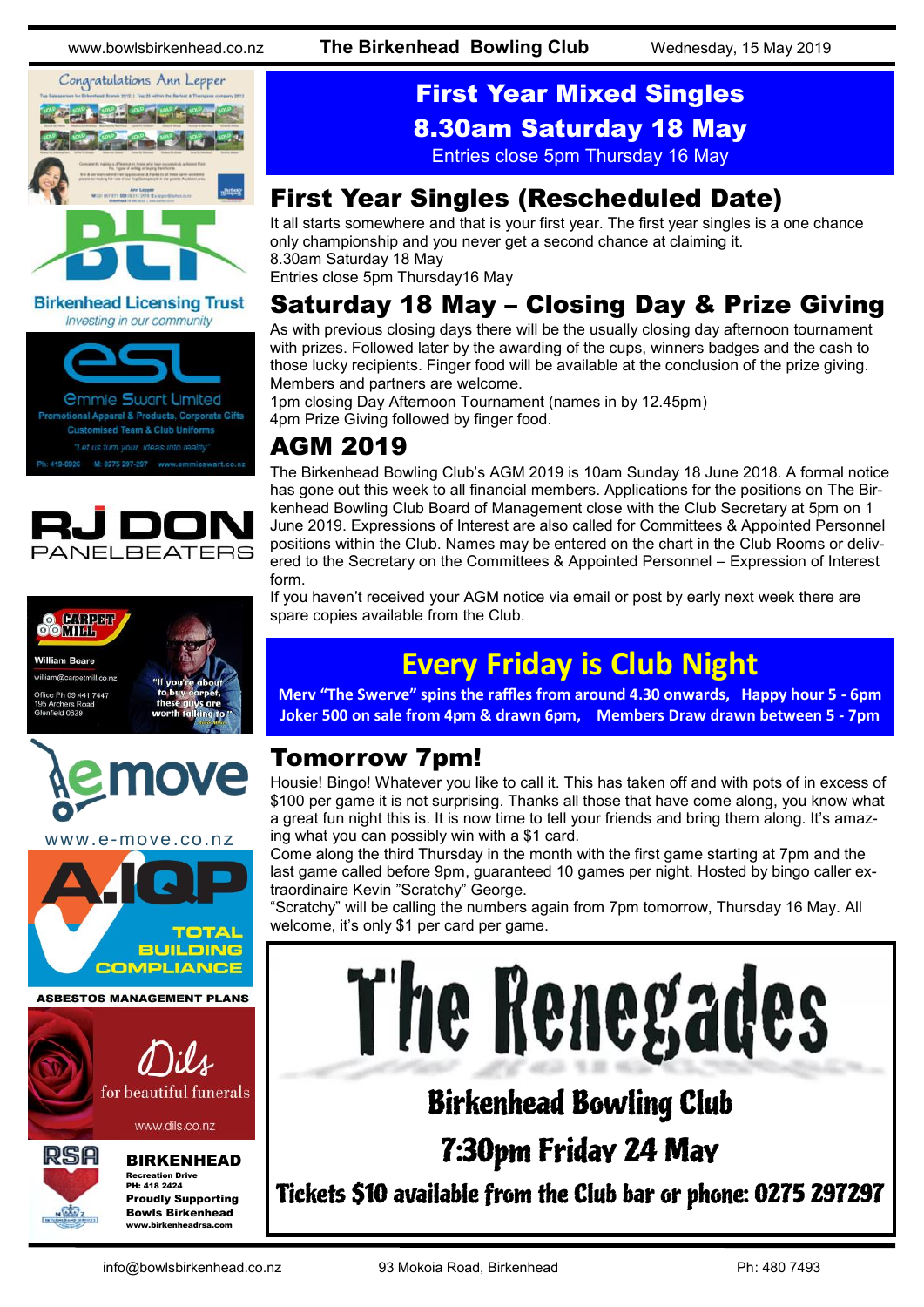www.bowlsbirkenhead.co.nz **The Birkenhead Bowling Club** Wednesday, 15 May 2019







www.wheelsonwairau.co.nz

#### **AKARANA PUBLISHING COMPANY**

**Sporting & General Publications** 

#### Ph: 419 7124



Barfoot&Thompson

Starship

**Tim Roskruge** M: 0274 923 125<br>P: 09 418 3846 Birkenhead 09 480 9029<br>E: t.roskruge@barfoot.co.nz



Licensed under the REAA 2008

AGM 2019 **10am Sunday 16 June 2019**

# Bowls NZ Centre Visit 2019

Confirmation that this meeting will be held at Orewa Bowling Club on 20th May at 6:00 pm Members are encouraged to attend.

*From Mark Cameron (Bowls New Zealand CEO)*

Over the next 2-3 months, I (and a couple of Bowls NZ team members) are planning on getting around all 27 centres, similar to last winter.

Simply a couple of hours to talk Bowls with anyone from within the local bowls community. The conversation topics include but are not limited to:

A quick recap on the past summer:

- Membership Numbers and Participation UP
- National Competition structures rejigged
- Summer of Bowls
- Communications: website / FB / video streaming / story telling
- Commercial Partners
- TV and Bowls3Five
- Our plans for next summer
- Bowls3Five (TV, Interclub, Social and Junior Bowls3Five)
- Member Levies (freeing up membership categories)
- Facilities Update
- TV and Media partnerships
	- National Competition structure
	- Judicial Review
	- National Rankings / Membership system
	- High Performance Update
	- Club Check Award and the Census

The session is intended as a general Q&A and the above topics are simply good starting points. I'm also keen to discuss with those interested, a pitch Bowls NZ are making with government around 'wellbeing in communities and inclusiveness – the role of bowling clubs'.

Mark Cameron (Bowls New Zealand CEO)



**BOWLS NORTH HARBOUR INC.** 

2-4-2 OPEN PAIRS **ANY COMBINATION** 

8<sup>th</sup> & 9<sup>th</sup> June 2019

Entries Close with Bowls North Harbour Centre Manager Wednesday 15<sup>th</sup>May 2019

> BNH 2-4-2 OPEN PAIRS - Any Combination Entry forms are available from the Club. *Note: Entry is direct to the BNH Centre Manager*